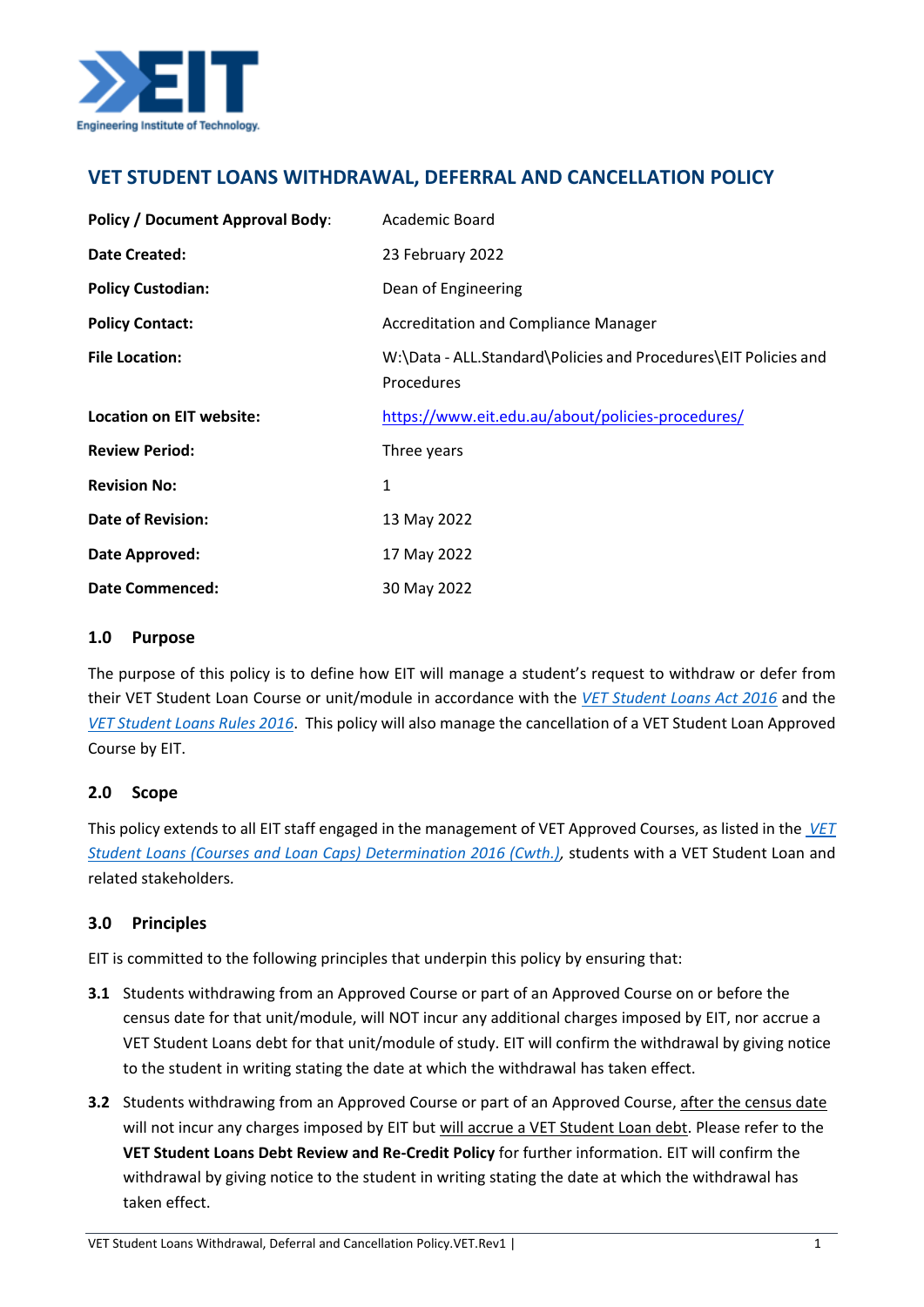

- **3.3** If a student withdraws from an Approved Course, or a part of an approved course, EIT will not enrol the student in an approved course or a part of an approved course without the written permission of the student (which must be given after the withdrawal has taken effect).
- **3.4** All students have the opportunity to apply to have their VET Student Loans balance re-credited if they withdraw from a course or part of a course after the census date or have been unable to successfully complete the requirements of the course or part of a course and believe this was due to special circumstances. Please refer to the **VET Student Loan Debt Review and Re-Credit Policy**.
- **3.5** Students may apply to defer their studies:
	- **3.4.1** After enrolment as long as the course is completed within a:
		- 3-year period for 12-month and 18-month programs
		- 4-year period for 24-month programs
		- 5-year period for 36-month programs
		- 6-year period for 48-month programs

No additional charges or debt will be incurred to a VET Student Loan for deferral.

- **3.4.2** If a course is not completed within the stated timeframes the student will need to withdraw from their course and re-apply for entry to the course and any credit would need to be assessed for currency in accordance with EIT's **Recognition of Prior Learning Policy**.
- **3.4.3** Students with a VET Student Loan, who do not complete their course within the stated timeframes, can apply for a review of their debt in accordance with the **VET Student Loan Debt Review and Re-Credit Policy**.
- **3.6** When withdrawing or deferring, a final progression form will be triggered from the electronic  Commonwealth Assistance Form (eCAF) system. Students have two weeks to respond to the progression form which will advise the Department of Education, Skills and Employment (DESE) of their withdrawal / deferral from the course.
- **3.7** In the rare instance that a course is cancelled by EIT due to insufficient student enrolments or nonavailability of lecturers, students will be:
	- **3.5.1** notified at least 28 days before the cancellation takes effect, and
	- **3.5.2** issued with a statement of attainment for the parts of the course successfully completed
	- **3.5.3** advised of the complaints policy and procedure, and
	- **3.5.4** allowed to complete any instances of a complaint, before the course is cancelled, and
	- **3.5.5** refunded the full amount of fees related to the course cancellation in accordance with the **VET Student Loans Debt Review and Re-Credit Policy**.

Please refer to the **Course and Unit Discontinuation Policy** for further information on the cancellation of courses or units/modules due to discontinuation.